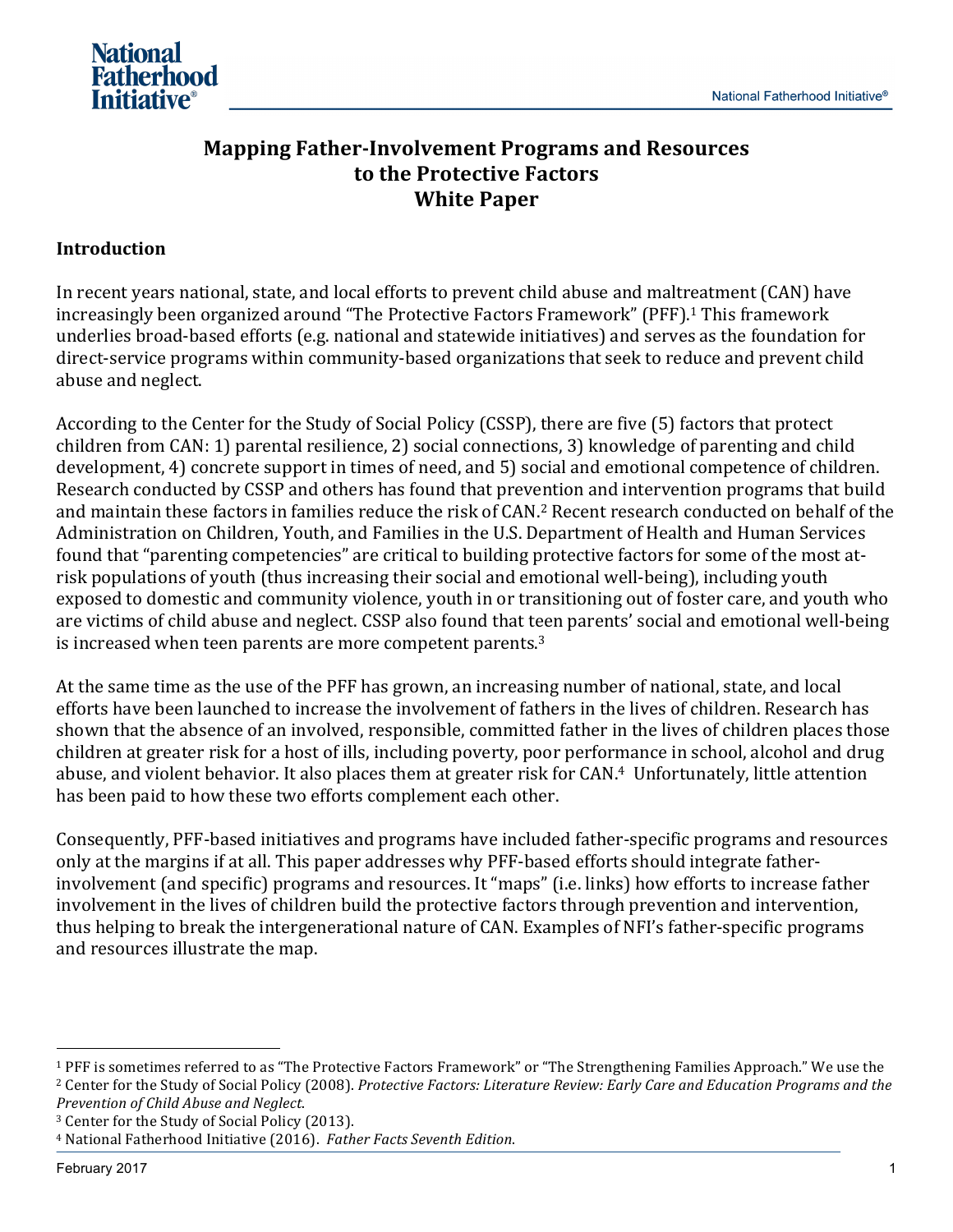

## **Protective Factor #1: Parental Resilience**

Parental resilience is defined by CSSP as "The ability to manage and bounce back from all types of challenges that emerge in every family's life. It means finding ways to solve problems, building and sustaining trusting relationships including relationships with your own child, and knowing how to seek help when necessary." Key to building this resilience is addressing parents' individual developmental history, psychological resources, and capacity to empathize with self and others. Programs and resources that rely on Attachment Theory create the pro-social connections necessary to develop parental resilience. Because so many parents who abuse and neglect children were abused and neglected themselves, they became parents void of quality intimate relationships with their own parents or caregivers. These parents find it difficult to develop positive attachments to their own children.

Father-specific resources address this factor because fathers who abuse and neglect their children, or who are at risk to abuse and neglect, have unique developmental needs compared to mothers. They moved through a different developmental trajectory. Because many of these fathers, when they were children, lacked involved fathers or positive male role models, they did not develop positive attachments to their fathers and other men. They also did not develop pro-fathering attitudes and values, chief among them attitudes and values associated with healthy masculinity. Masculinity is the primary framework upon which the male psyche is constructed.

All of NFI's father-involvement programs use Attachment Theory as part of their multi-theoretical framework.<sup>5</sup> Programs like 24/7 Dad<sup>®</sup> and *InsideOut Dad*<sup>®</sup> create positive attachments between fathers, their children, and other adults (e.g. the mothers of their children) by teaching fathers how to effectively nurture themselves (e.g. through sessions on greater care of their own physical and mental health) and others (e.g. through sessions on child development and communication) in ways that fathers understand. These programs lay the foundation for a future of healthy attachment with children when used with expectant fathers.

Moreover, because facilitators deliver these programs in a group setting, fathers create pro-social connections/attachments with caring facilitators and other fathers. These bonds deepen as the programs progress to completion. They also learn to empathize with others through the mutual sharing of emotionally and spiritually intimate stories and experiences.

## **Protective Factor #2: Social Connections**

About social connections CSSP states, "Friends, family members, neighbors and community members provide emotional support, help solve problems, offer parenting advice and give concrete assistance to parents. Networks of support are essential to parents and also offer opportunities for people to 'give back', an important part of self-esteem as well as a benefit for the community. Isolated families may need extra help in reaching out to build positive relationships." Many of NFI's programs include sessions that build the relationship skills essential to fathers effectively connecting with others (adults and children). Father-specific programs and resources are particularly important to developing emotionally- and spiritually-intimate social connections because, compared to women/mothers, most men/fathers are

 <sup>5</sup> In addition to Attachment Theory, NFI's multi-theoretical framework includes Social Learning Theory, the Theory of Planned Behavior, and the Transtheoretical Model (also known as Stages of Change).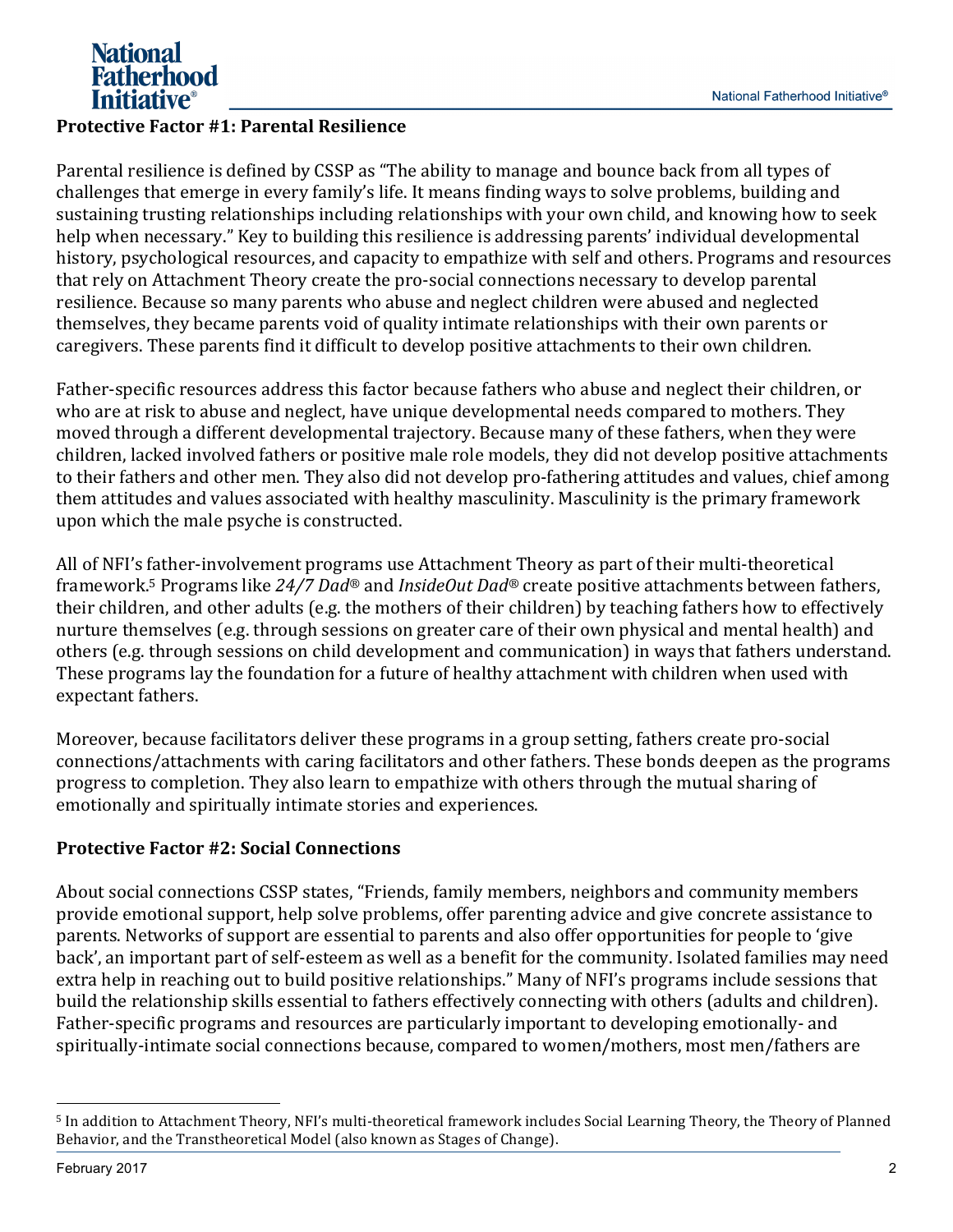# **National Fatherhood Initiative**<sup>®</sup>

raised to build networks for the exchange of material goods and information. Their networks do not provide the level of emotional and spiritual support they need to reduce the risk of CAN.

As noted earlier, NFI's programs create bonds between fathers and facilitators and among fathers through delivery in a group setting. NFI understands that these powerful connections can and should live beyond the end of father-involvement programs. We provide technical assistance and training to organizations on creating "alumni programs" in which fathers who complete a program can continue to interact formally—by participating in one or more additional programs that further build their profathering skills, attitudes, and knowledge—or informally, such as by volunteering to help the host organization conduct community events and recruit other fathers into programs.<sup>6</sup>

This continued engagement of fathers after a program ends further deepens fathers' social connections by keeping them engaged in a positive environment/network, a particular challenge when working with fathers who have been socially isolated or involved in networks characterized by anti-social behavior. NFI compiled its knowledge about alumni programs into the free downloadable *Creating an Alumni* Program for Graduates of a Fatherhood Program: A Guide with Tips and Advice.<sup>7</sup> It features, among other things, model alumni programs in different settings.

A critical component of helping parents create social connections is the ability of a community to provide an environment that nurtures those connections. NFI created the *Community Mobilization Approach*<sup>™</sup> (CMA) that trains organizations and community leaders from across sectors to mobilize their communities to address father absence and increase father involvement (e.g. through broad-based and sector-specific fatherhood initiatives). NFI has implemented the CMA (or consulted on its implementation) in a diversity of communities (e.g. urban and rural). Implementation of the CMA has resulted in many long-standing fatherhood initiatives (e.g. the Milwaukee Fatherhood Initiative).

NFI works alongside community leaders to implement a three-phase process that comprises the CMA. The process involves participatory research, planning, and implementation, and it produces a customized community action plan. Leaders build, implement, and own the plan, a vital outcome for successful community-wide efforts that address social challenges. This plan facilitates the development of community-wide social connections and supports for fathers.

## **Protective Factor #3: Knowledge of Parenting and Child Development**

About this factor CSSP says, "Accurate information about child development and appropriate expectations for children's behavior at every age help parents see their children and youth in a positive light and promote their healthy development." The importance of helping fathers to learn appropriate parenting skills and child development information cannot be overstated. Interventions that focus on fathers are critical because fathers are not "raised to raise children." Families and American culture in general (and many sub-cultures including those that demark immigrant enclaves in many major U.S. cities) do not adequately prepare boys and young men in the care of children. Fathers should be involved in the care of their children from the moment their children are born.

 $6$  One of the many advantages of using NFI's programs is the ability to "string them together." <sup>7</sup> Visit www.fatherhood.org/freeresources to download a copy.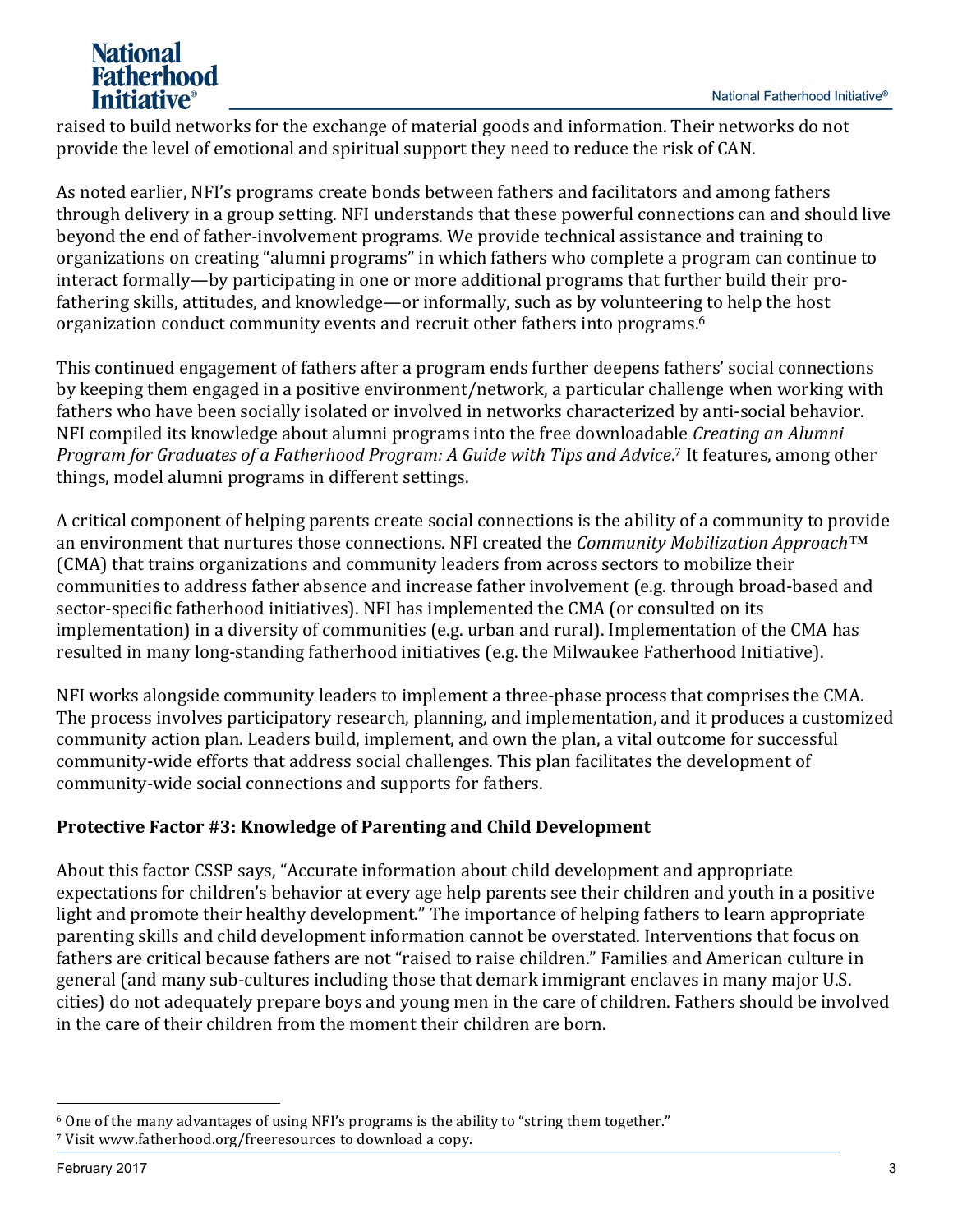# National **Fatherhood** *Initiative*<sup>®</sup>

CSSP goes on to say that parenting and child development information is "most effective when it comes at the precise time parents need it to understand their own children. Parents who experienced harsh discipline or other negative childhood experiences may need extra help to change the parenting patterns they learned as children." NFI's programs focus on building the parenting skills of fathers. One of the most important of these skills is proper discipline of children. Fathers learn, for example, the difference between punishment and discipline, to know when to discipline and when to punish, and to rely primarily on discipline.

Fathers also receive extensive information on child development at all stages of a child's life (i.e. at the precise time they need it based on their children's ages). One of the signature resources in NFI's programs is the *Ages and Stages of Child Development Charts* that informs fathers about the physical, social, and emotional milestones children should reach by specific ages. A unique feature of these charts is a list of actions fathers can take to help their children reach milestones.<sup>8</sup> NFI has turned these charts into brochure-like guides for mass distribution by organizations and created an online, interactive version of the charts called *Countdown to Growing Up™: A Growth and Development Tracker* that fathers can use to track their children's growth and identify questions they might have for their children's pediatrician/family doctor.9 

## **Protective Factor #4: Concrete Support in Times of Need**

About concrete support CSSP emphasizes, "Meeting basic economic needs like food, shelter, clothing and health care is essential for families to thrive." Father-specific programs and resources are necessary to adequately address this factor because fathers, and men in general, are reluctant to seek help for their basic needs, much less to admit they have them.

CSSP points out that family poverty is the factor most strongly correlated with CAN. Families need concrete support to prevent them from or lift them out of poverty. Research shows that father absence places children and families are at greater risk of poverty. Therefore, any effort addresses this factor when that effort connects fathers with their children to prevent and intervene on father absence.

NFI recognizes, however, that meeting the basic needs of families (especially those at risk for or living in poverty) is beyond the scope of father-specific programs and resources. Therefore, NFI provides technical assistance and training to help organizations understand the basic needs faced by specific populations of fathers and the importance of integrating father-involvement efforts into the services organizations provide that help families meet their basic economic needs.

Incarcerated fathers are one of the specific populations of fathers NFI helps organizations to serve, primarily through the *InsideOut Dad<sup>®</sup>* program. These fathers often struggle with meeting their own and their families' basic economic needs before and after incarceration. In 2010, NFI completed *The Connections Project*, an 18-month federally-funded initiative that involved training on *InsideOut Dad<sup>®</sup>* and produced several resources that build the capacity of state and local corrections systems and directservice providers to better understand the basic needs of formerly-incarcerated fathers for successful reentry into society. Among the resources NFI produced during that project is *Engaging Fathers for Successful Reentry: Research, Tips, Best Practices, a free guide that covers eight critical basic needs* 

<sup>&</sup>lt;sup>8</sup> NFI contracted with a M.D. to develop these charts and works with a M.D. to periodically review and update them.  $9$  To use the tracker, visit www.fatherhood.org/countdowntogrowingup.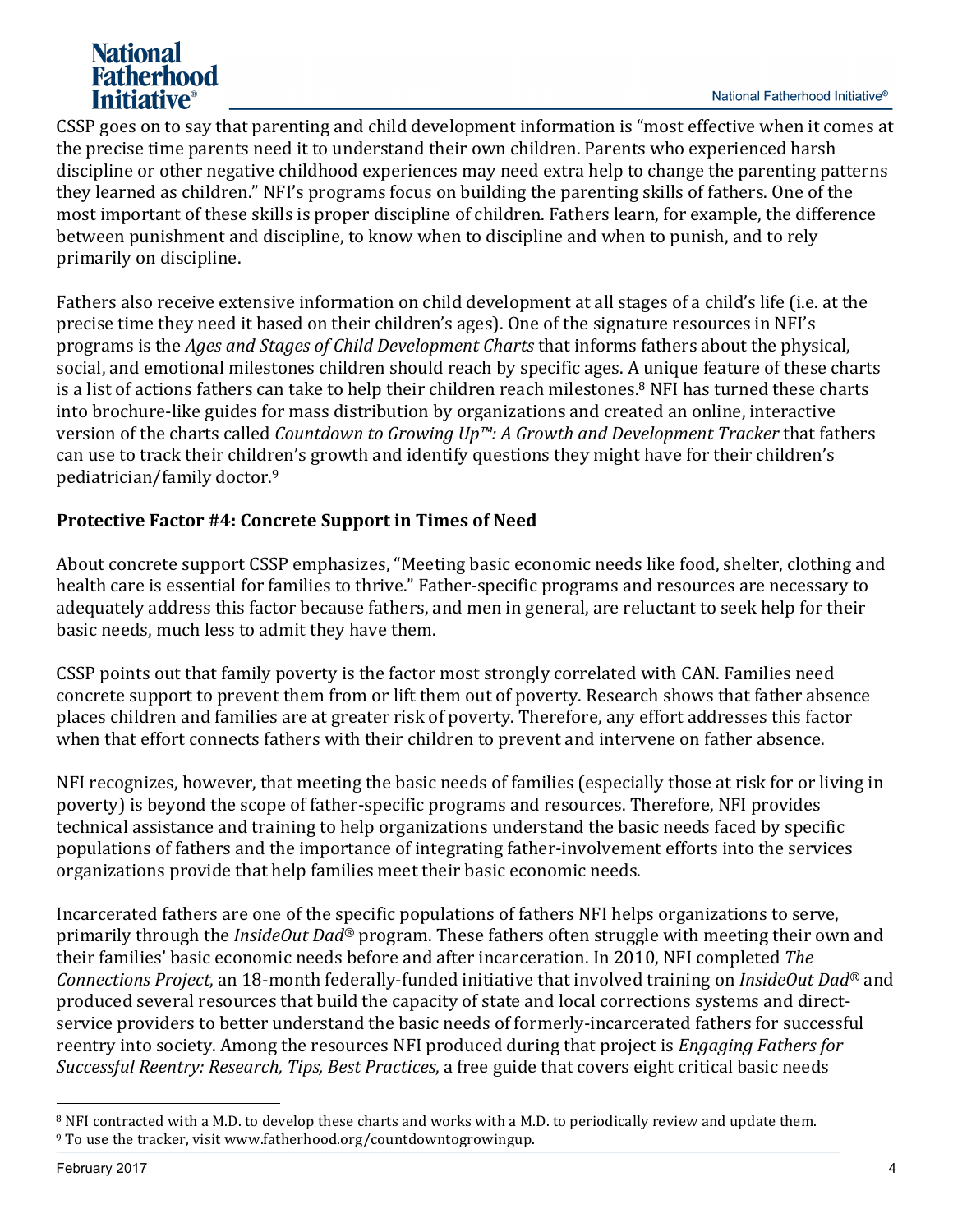# **National** Fatherhood *Initiative*<sup>®</sup>

necessary for successful reentry (e.g. housing and employment).<sup>10</sup> The guide highlights best-practice models from around the country and tips that address each of the needs.

Another example of NFI's work that supports this factor is the creation of 24/7 Dad<sup>®</sup>: New York City *Edition*, a customized version of 24/7 Dad®. The City of New York's Department of Youth and Community Development (DYCD) contracted with NFI to customize the curriculum to address the most important basic needs that, in combination with the other basic-needs services of the city (e.g. housing, employment, and education), comprehensively addressed the needs of the non-residential, non-custodial fathers served by direct-service providers contracted by DYCD to serve this specific population. This curriculum addresses such needs as child support, access and visitation, and financial (e.g. budget) management. 

CSSP goes on to say about this factor, "When families encounter a crisis such as domestic violence, mental illness or substance abuse, adequate services and supports need to be in place to provide stability, treatment and help for family members to get through the crisis." NFI provides crisis-focused resources like the *Understanding Domestic Violence™* booster session that organizations can use as a stand-alone offering or complement to father-involvement programs. This booster session raises awareness among fathers of the signs that they, or fathers they know, might be at risk for, or engaged in, domestic violence.

## **Protective Factor #5: Social and Emotional Competence of Children**

About this factor CSSP says, "The social and emotional development of young children plays a critical role in their cognitive skill building, social competence, mental health, and overall wellbeing. The nature of this development is deeply affected by the quality of a child's relationships with his or her primary attachment figures, usually parents. Healthy development is threatened when families of young children face multiple problems and stressors." Father-specific resources address the unique contribution of fathers to the social and emotional development of children. Fathers serve, for example, as a role model for boys and a relational model for girls.

CSSP goes on to point out, "Social and emotional development [is] highly dependent on the quality of a young child's primary relationships...it is increasingly common to encounter infants and young children whose attachment to a primary caregiver has been severely limited, disrupted, or arrested. These children are at risk for serious development problems..." These facts are not lost on the thousands of practitioners that NFI has trained through the vears. They include practitioners in corrections, education, military, workplace, government, and non-profit settings to name a few.

These facts are also not lost on researchers who have studied the negative impact of father absence and concluded that father involvement is critical to child well-being. NFI's programs and resources combat father absence, pure and simple. In doing so they help children develop social and emotional competence through increased and competent father involvement, thus reducing children's stressors and the risk of limited, disrupted, or arrested attachments to their primary caregivers that lead to short- and long-term developmental problems.

As a way to further address this factor, NFI has created mother-specific resources that address the relationships between fathers and mothers. The most significant relationship in a child's life is the

 $10$  You can download this resource at http://www.fatherhood.org/free-resources-main.